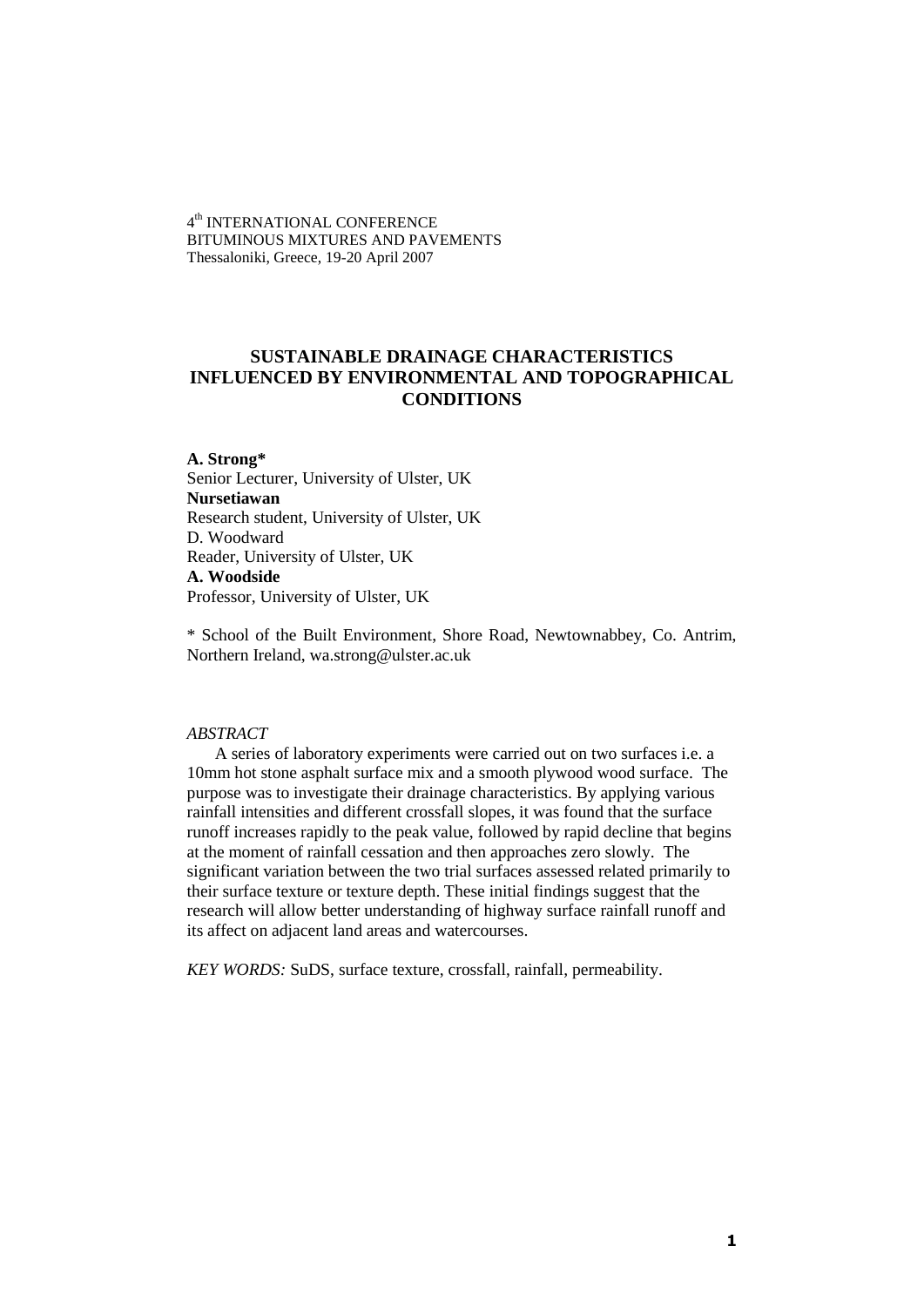# **1. Introduction**

Impervious surfaces such as roadways have been designed and constructed primarily to ensure the safety of users. This professional approach has therefore included for the rapid and efficient transport of storm water flows away from the surface and results in a significant change to the rainfall-runoff relationship for urban environments. The creation of any large impervious surface commonly leads to multiple impacts of hydraulic and pollution loading on the receiving stream systems. There is also the indirect impact of factors such as the reduction of water infiltration, which lessens groundwater recharge and potentially lowers stream base flows.

This paper investigates the performance of two surfaces i.e. a 10mm high stone content hot mix asphalt and plywood in relation to rainfall intensity and crossfall gradient. The research aim is to improve understanding of the hydraulic impact of highway surface rainfall runoff on adjacent land areas and watercourses. This understanding will allow improvement and development of better sustainable urban drainage systems (SuDS).

#### **2. Literature Review**

A review of literature has found that there has been relatively limited study of water overland flow and only limited experimental work on water film thickness on road pavement surfaces. This was primarily concerned with road safety with prediction of sheet flow depth due to rainfall runoff the main purpose of their research. Ross and Russam [1] developed a model for water depth on road surfaces as a function of pavement cross slope, flow path length and rainfall intensity. Gallaway et al. [2] developed a set of empirical equations for predicting water depths on road surfaces and added surface texture to the parameters of the Ross and Russam equation.

NCHRP [3] used one-dimensional kinematic wave approximation as the basis for its model to calculate water depth induced by rainfall on the road surface. This was based on hydraulic channel theory and included Manning's Roughness n to account for the effect of surface roughness on water depth. Domenichini and Loprencipe [4] developed a computer programme for predicting the steady state water depth caused by rainfall of given intensities. To validate the programme, the authors constructed a full-scale physical model to reproduce surface water flow during artificial rain events.

Simone et al. [5] conducted rainfall simulator experiments on two types of surface i.e. smooth PVC and road to study pollutant wash-off under different rainfall intensities. They also measured water depth on the road surface, flow rate and the reservoir effect of road surface water storage.

An extensive body of study on the performance of SuDS has been carried out by research centres such as the Construction Industry Research and Information Association (CIRIA) with key reports dealing with hydraulic, structural, maintenance and design issues [6, 7].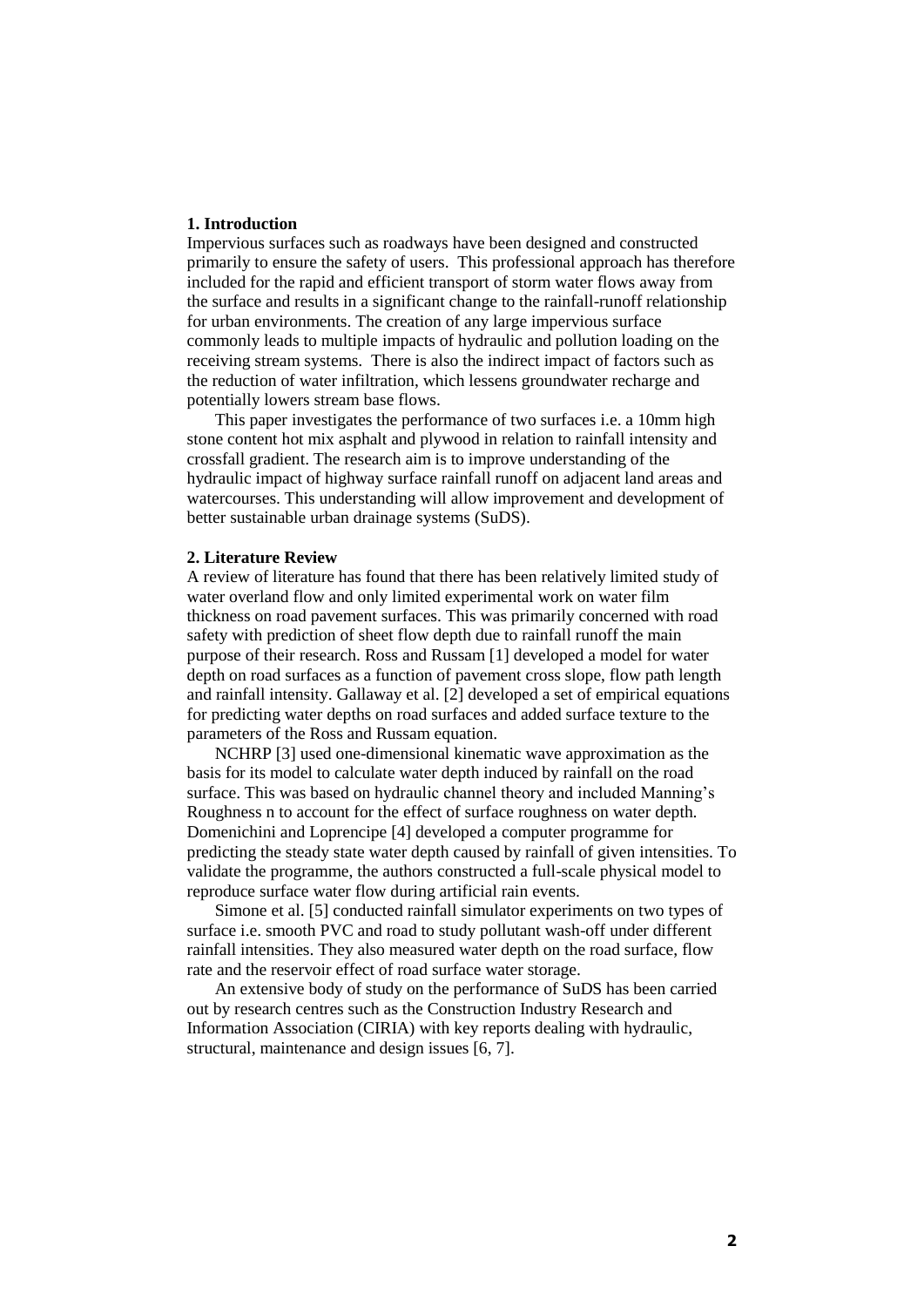The type of 10mm high stone hot mix asphalt mix used in this study is known in the United Kingdom as a thin surfacing. This is a generic name used to describe a range of asphalt materials used for highway maintenance and new construction. They are proprietary surfacing systems with a typical high stone content and polymer modified binder. They have to pass a 2-year period to become certified by the British Board of Agrément (BBA) under their HAPAS scheme.

# **3. Methodology**

The 10mm asphalt mix was compacted using a mini pedestrian roller to form a rectangular-shaped slab with dimensions of 600 x 1400 x 50mm. The texture depth of the compacted surface was 0.94mm using the volumetric sand patch method. The slab was installed into the test rig shown in Figure 1.



Figure 1, Experimental apparatus used

A rainfall simulator was designed to generate rainfall equivalent to natural rainfall and allowed control of volume, intensity and duration. This was based on the simulator developed by Simone et al [5]. Rainfall was provided by 3 nozzles fixed 1430mm above the test surface. Variation in rainfall intensity was controlled using 3 different nozzle sizes. The cross fall of the test surface could be adjusted using a hydraulic jack.

The rainfall intensity distribution across the width of the test surface was measured using catch cans over a 10 minute period. The rainfall intensity data was then assessed to determine its uniformity. The common formula to measure rainfall uniformity is the Christiansen uniformity coefficient (CU) [8].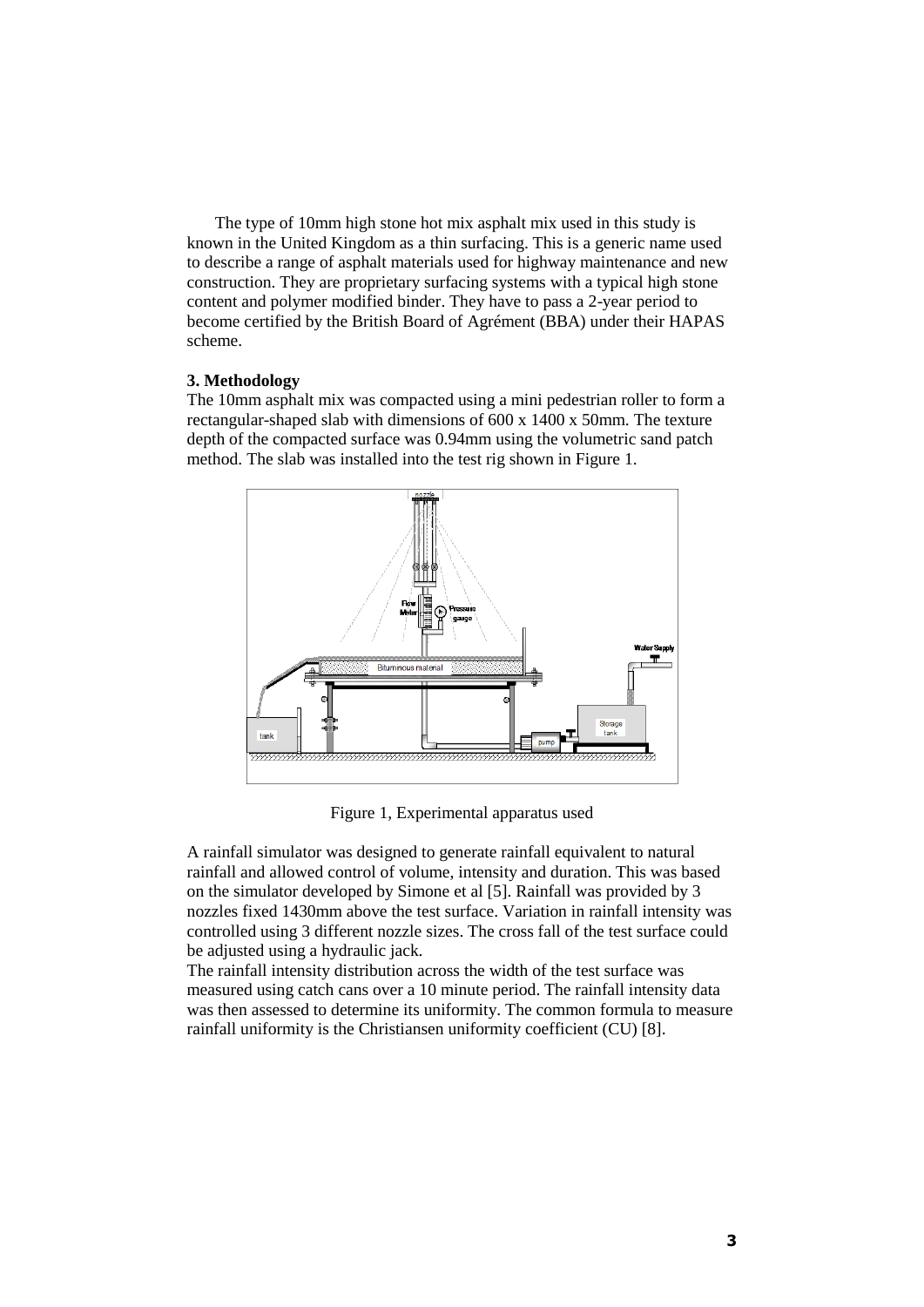$$
CU = 100 \left(1 - \frac{D}{M}\right)
$$

Where:

CU = the Cristinaen Coefficient of Uniformity (%)  
D = average absolute deviation from the mean = 
$$
\frac{1}{n} \sum_{i=1}^{n} |X_i - M|
$$
  
M = mean =  $\frac{1}{n} \sum_{i=1}^{n} X_i$ 

Table 1 shows the CU for the 3 nozzle sizes. An example of the rainfall intensity distribution for the test surface using nozzle size 2 is shown in Figure 2.

| Nozzle size | Pressure (bar) | Flow rate $(l/s)$ | Average Rainfall<br>Intensity (mm/h) | CU(%) |
|-------------|----------------|-------------------|--------------------------------------|-------|
|             | 0.75           | 2.00              | 31.40                                | 86.59 |
|             | 1.20           | 4.20              | 54.18                                | 91.17 |
|             | .60            | 5.75              | 78.25                                | 85.70 |

Table 1, Nozzle performances used for the test



Figure 2, Contour map showing rainfall intensity (mm/hr) distribution for nozzle size 2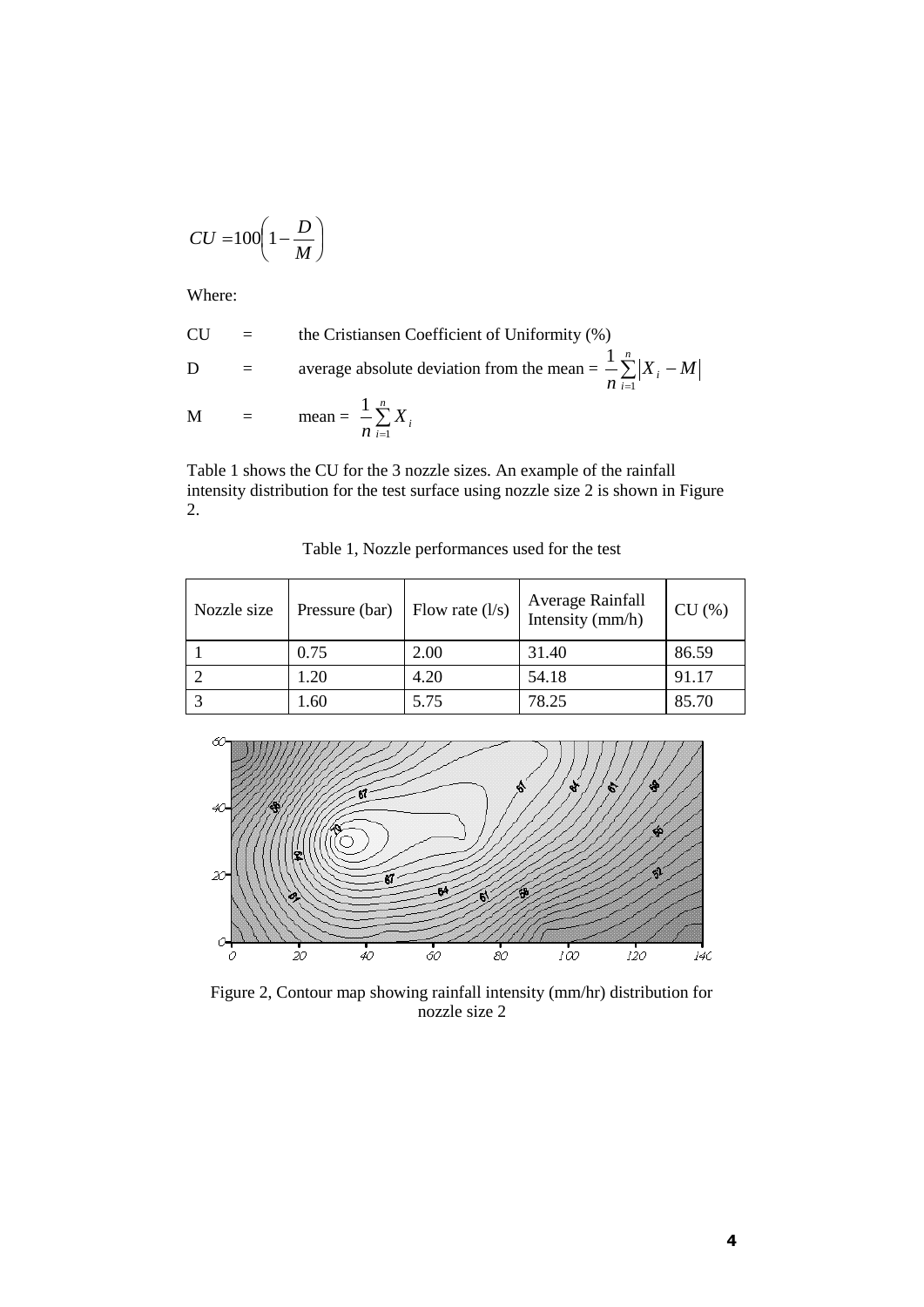### **4. DISCUSSION OF TEST DATA**

When a rainfall of constant intensity falls over a surface the series of events can be divided into 3 stages [2]. Initially, a certain amount of water is required to fill the interstices of the surface before runoff occurs. Runoff then begins. The runoff rate increases to an equilibrium value and for an impermeable surface this rate is equal to the rainfall intensity. It is during this time interval that amount of water retained on the surface increases to a maximum value. When rainfall ceases the runoff rate decreases to zero while the depth of water held by surface detention also decreases to zero.

A series of experimental tests were carried out under three rainfall intensities  $(31.40, 54.18 \text{ and } 78.25 \text{mm/hr})$  and three cross slopes  $(2, 4 \text{ and } 6\%)$ . The data for the 10mm asphalt mix is plotted in Figures 3, 4 and 5. The time required for the rate of runoff to reach steady state is called the equilibrium time or time of concentration.



Figure 3, 10mm asphalt mix hydrograph for a rainfall intensity of 31.4 mm/h

The three plots show that the starting time of runoff, equilibrium and peak runoff value are dependent on rainfall intensity. The lower rainfall intensity results in a longer surface runoff starting time, a lower peak flow time and a smaller runoff. After the cessation of rainfall, the remaining surface water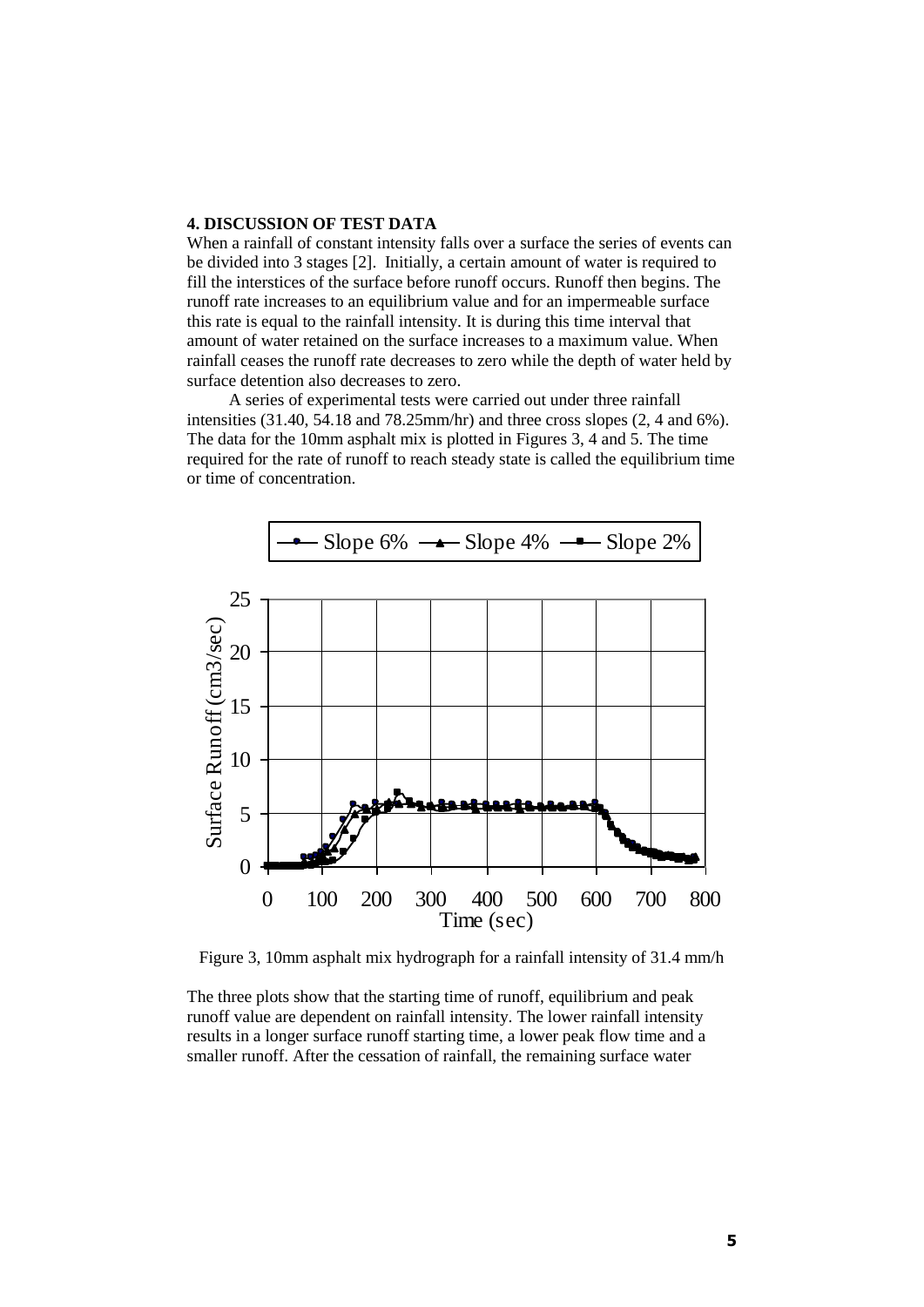drains off the steeper cross-falls more quickly. Surface runoff decreases rapidly when rainfall ceases and then approaches zero slowly.



Figure 4, 10mm asphalt mix hydrograph for a rainfall intensity of 54.18mm/h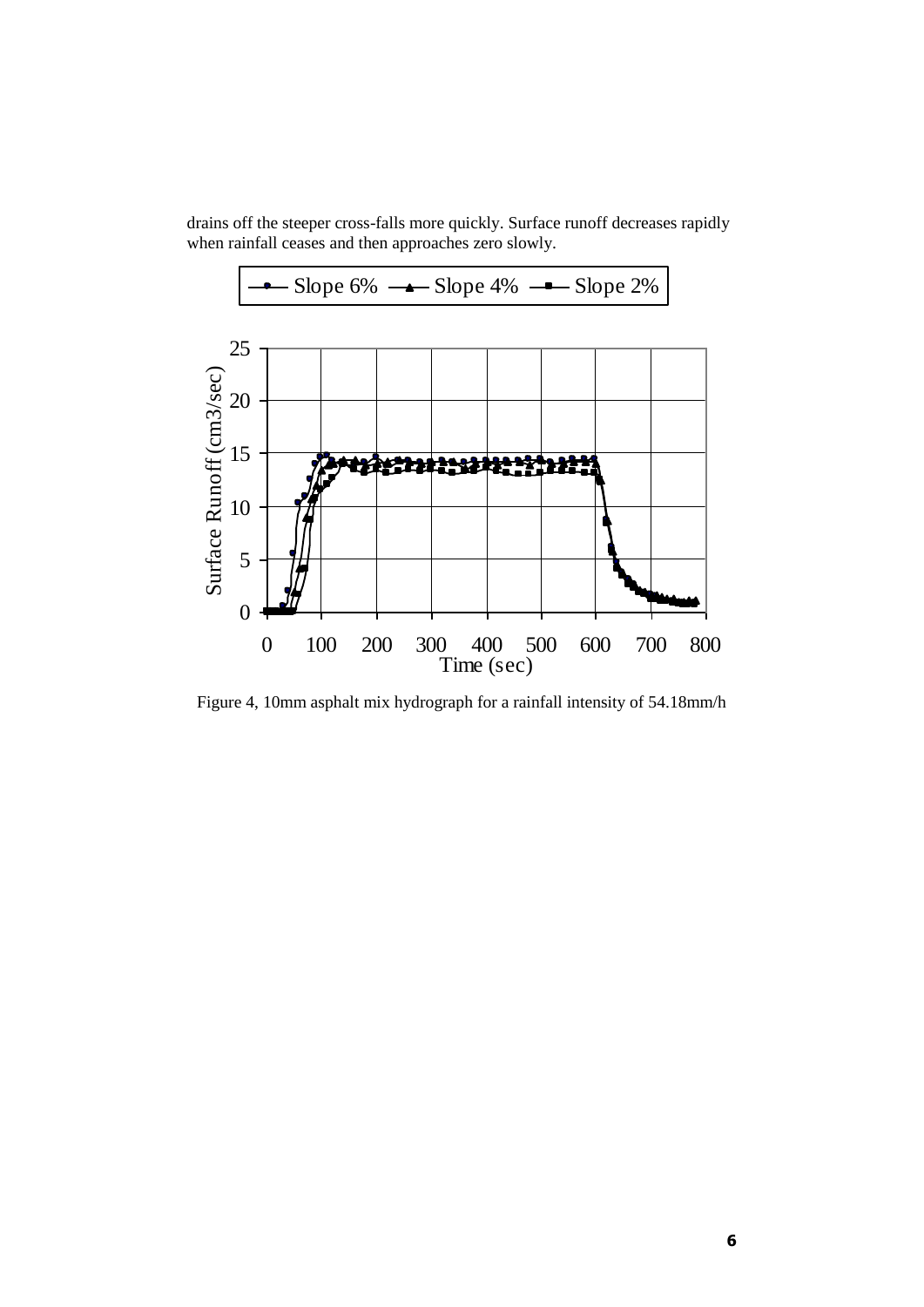



Similar surface runoff testing was carried out on the plywood surface. This material was chosen to represent a smooth, impermeable surface. Table 2 compares the hydrograph characteristics of the two surfaces.

| Rainfall        | Slope | 10mm asphalt |                | Plywood     |                        |
|-----------------|-------|--------------|----------------|-------------|------------------------|
| Intensity       | (% )  | Equilibrium  | Average        | Equilibrium | Average                |
| $\text{(mm/h)}$ |       | time(s)      | Qmax           | time(s)     | Qmax                   |
|                 |       |              | $\rm (cm^3/s)$ |             | $\text{cm}^3\text{/s}$ |
| 31.40           | 2     | 120          | 5.51           | 100         | 6.13                   |
|                 | 4     | 140          | 5.66           | 80          | 6.69                   |
|                 | 6     | 160          | 5.74           | 70          | 6.91                   |
| 54.18           | 2     | 140          | 13.06          | 70          | 15.02                  |
|                 | 4     | 120          | 14.06          | 60          | 15.19                  |
|                 | 6     | 100          | 14.25          | 50          | 15.15                  |
| 78.25           | 2     | 120          | 16.92          | 60          | 20.23                  |
|                 | 4     | 100          | 17.85          | 50          | 20.73                  |
|                 | 6     | 80           | 18.18          | 50          | 21.14                  |

Table3, Comparison of hydrograph characteristics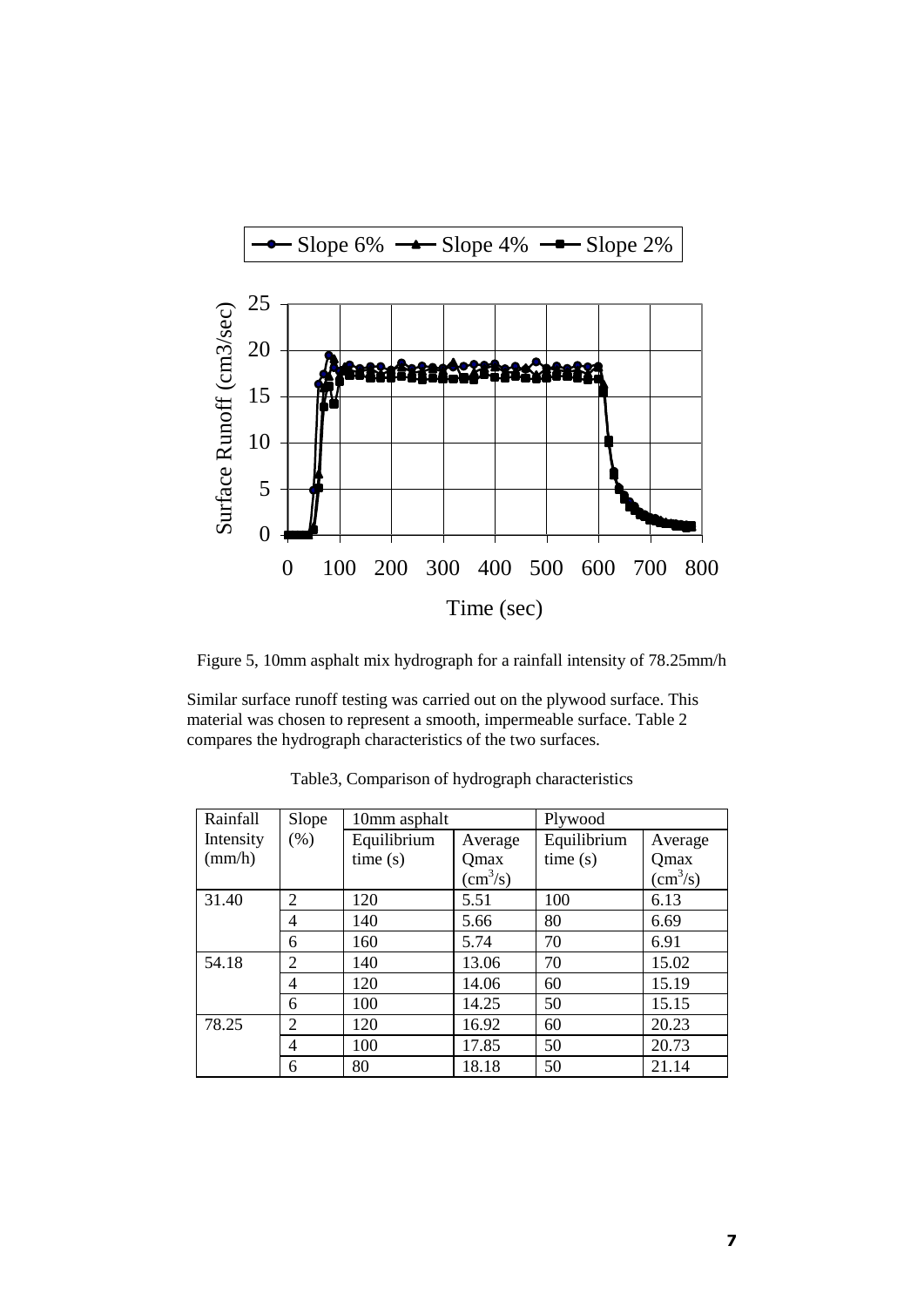All type of surfaces will drain surface water rapidly if cross slope is sufficiently steep. The advantage of a steep cross slope is the reduced amount of water which can pond in the surface texture. However, the slope must be within the guidelines required for safety [9]. During this investigation, the test surface was tilted in one direction with the resultant cross slope controlling the direction of water flow i.e. parallel to the direction of tilt. However, on real road surfaces water flows along the line of greatest slope which is the combination of both cross slope and longitudinal gradient. Another method to control water film thickness is to maximise the texture of the pavement surface. This is its macrotexture and is a function of aggregate size and gradation.

After each set of rainfall simulation the water trapped on each surface was collected. This is known as depression storage and calculated to an equivalent water depth by dividing the volume of water by the catchment area. Figure 6 shows the depression storage of the 10mm asphalt in relation to rainfall intensity and cross fall slope.



Figure 6, Depression storage for the 10mm asphalt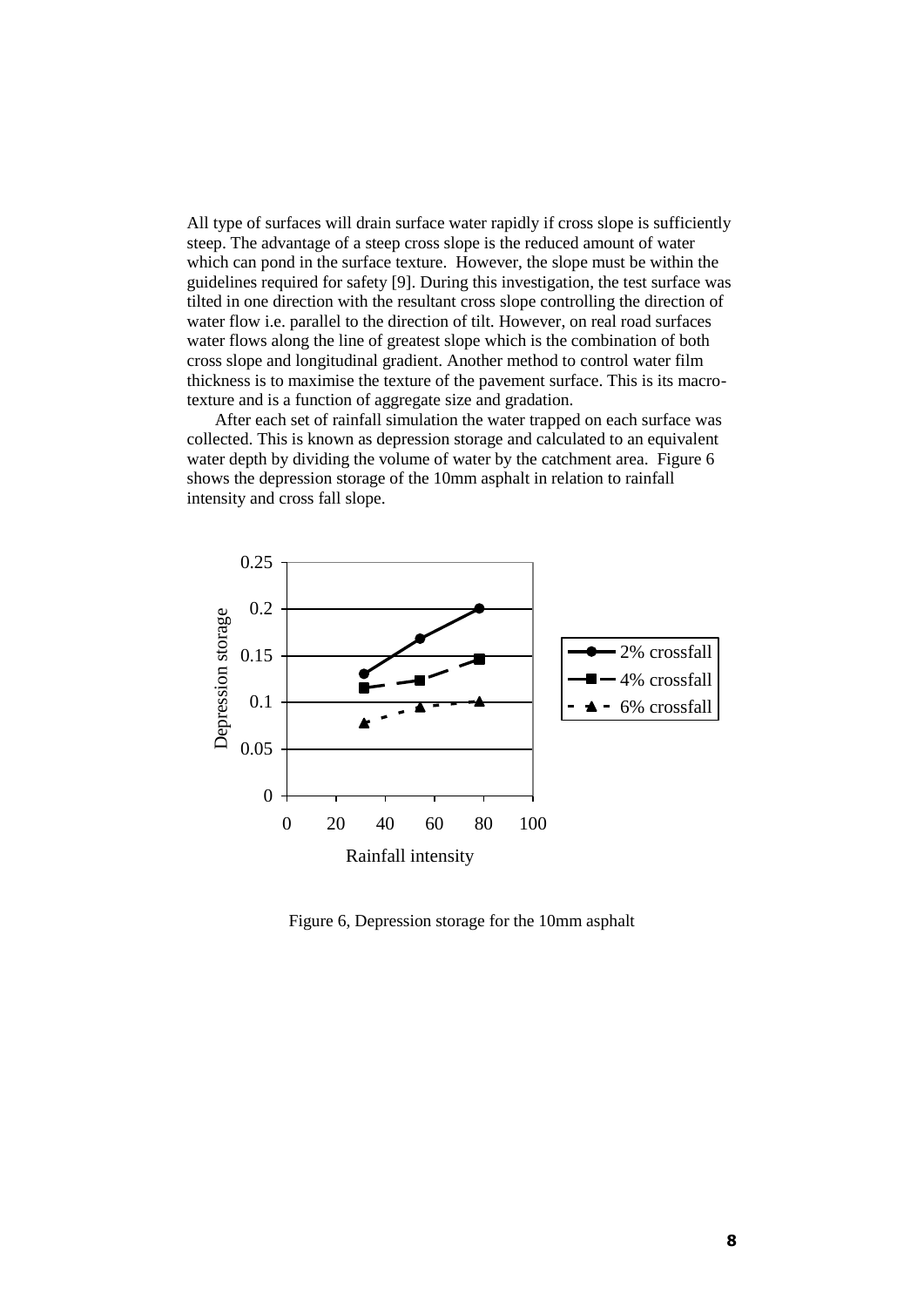

Figure 7, Comparison of both surfaces for a 4% cross slope and 54.18mm/h rainfall intensity

Figure 7 compares the performance of both surfaces for a 4% cross-fall. This shows that the impermeable plywood surface has a faster growth to peak flow, a more intense runoff and a faster return to zero flow.

### **5. CONCLUSIONS**

The initial research reported in this paper has shown that it is possible to determine fundamental hydraulic characteristics of differing materials using simple laboratory rainfall simulation. It has been found that water runoff is influenced by surface permeability or texture depth i.e. more permeable (greater texture depth) surfaces cause slower runoff. Cross-fall influences water runoff i.e. steeper cross-fall results in faster and higher runoff. Testing using a range of rainfall intensities causes a change in the hydrograph profile i.e. the higher rainfall intensities cause a steeper build up to the peak flow, the peak flow is greater and the flow falls off more rapidly. The initial findings of this investigation indicate that the methodology developed will assist in the design of improved sustainable urban drainage systems.